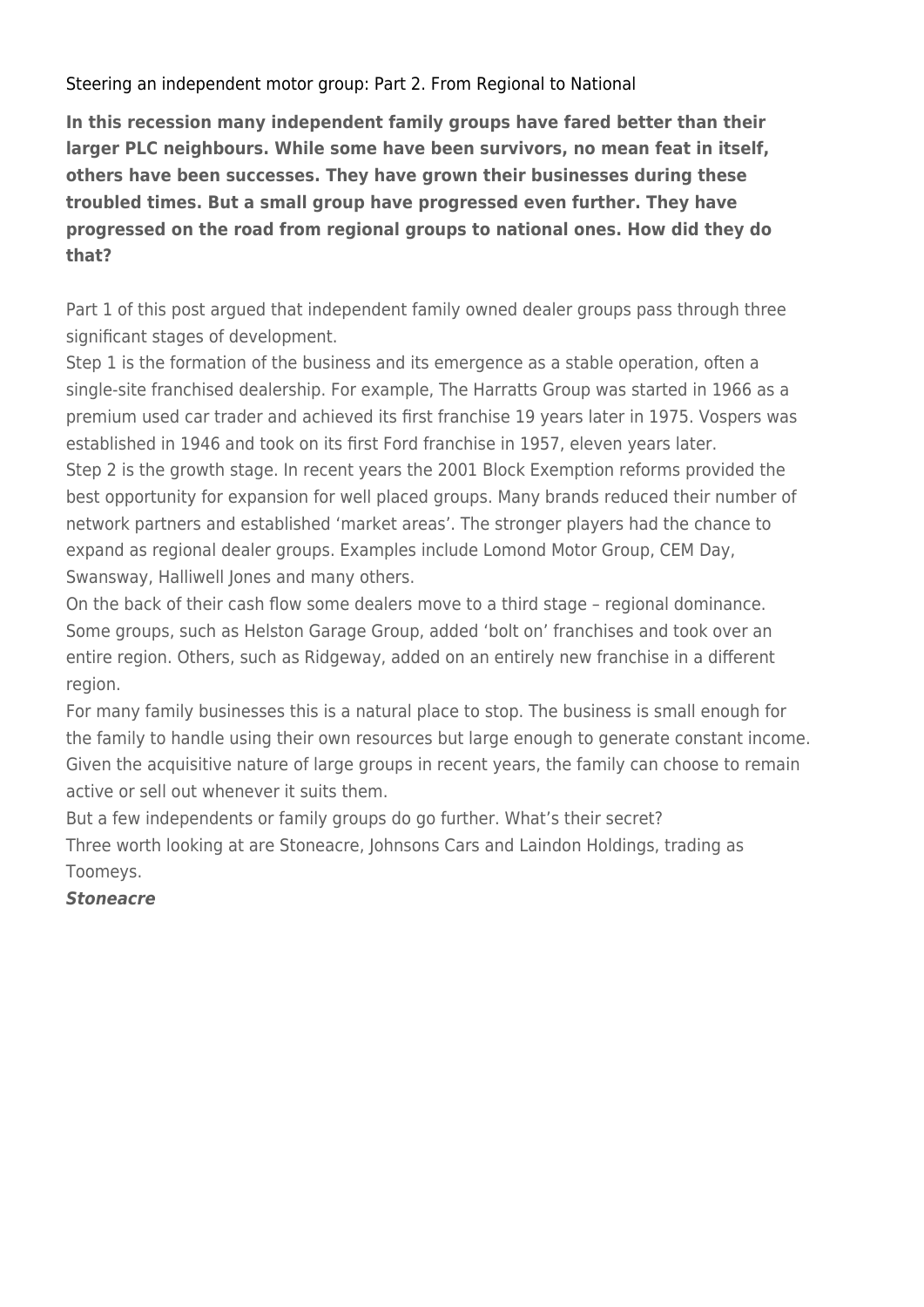#### **Stoneacre**

Stoneacre was a single bankrupt Suzuki dealership in Wakefield when managing director Richard Teatum bought it in 1994.

Today the group has 23 dealerships nationwide selling 11 brands of car including Citroen, Chevrolet, Hyundai, Kia, Ford, SEAT, Fiat, Vauxhall, Peugeot, Renault, and Suzuki. The company's sales rose to £163.6m in 2008 thanks to new additions including a Peugeot franchise in Harrogate and a Ford dealership in Goole. While turnover remained flat at £166m in 2009, that was a good result given the market.

The rate of growth has been exceptional since 1995:

October 1996 Stoneacre Car Supermarket Lincoln (Kia added May 2002, Fiat added July 2006)

February 1998 Stoneacre Suzuki Ackworth, Pontefract February 1999 Stoneacre Suzuki and SEAT Peterborough Boongate

March 1999 Stoneacre Suzuki and Kia Durham October 1999 Newark Motor Auctions Newark January 2000 Stoneacre Fiat and Citroen Hyde June 2000 Stoneacre Fiat and Citroen Worksop July 2000 Stoneacre Suzuki and Kia Wallasey July 2000 Stoneacre Kia, Daihatsu and Fiat Grimsby January 2001 Stoneacre Fiat, Chevrolet, Suzuki and SEAT Doncaster

February 2001 Stoneacre Fiat Scunthorpe March 2002 Stoneacre Suzuki and Kia Hull May 2003 Stoneacre Fiat Peterborough Newark Road July 2003 Stoneacre Kia and Suzuki Middlesbrough February 2004 Stoneacre Fiat Rotherham October 2004 Stoneacre Fiat Liverpool September 2005 Stoneacre Citroen, Renault and Fiat Wrexham June 2007 Stoneacre Fiat and Hyundai Rochdale September 2007 Stoneacre Peugeot Dewsbury August 2008 Stoneacre Peugeot Harrogate April 2009 Stoneacre Ford Goole August 2009 Stoneacre Ford Scarborough from Polar Ford August 2009 Stoneacre Ford Thirsk from Polar Ford August 2009 Stoneacre Ford York from Polar Ford March 2010 Stoneacre Vauxhall Grantham May 2010 Stoneacre Peugeot Wigan formerly Richard Rhodes Peugeot

Stoneacre is not Richard and Christine Teatum's first motor trade venture. Yorkshire miner's son and ex-mechanic Teatum netted an estimated £4MN in 1993 when he sold his TK Group of 7 dealerships to Evans Halshaw. Ironically, it was Geoff Dale, currently the founder and chairman of Johnson Cars who is rumoured to have handed him the cheque. Now both are competing for the crown of who can become a national group quickest. Since 1995 Stoneacre has expanded to budget and volume cars 25 sites. While It operates predominantly along the M62 corridor, its footprint is the Durham, Wrexham, Peterborough 'triangle', Aggressive growth does not define Stoneacre. First it is substantially more profitable than its rivals In 2008 it reported profits of £5.1M or 3.5%., way ahead of the industry average. Second, Richard Teatum has a different concept of the auto retail 'value chain'. Instead of concentrating on after-sales alone. Stoneacre's parent company, Decidebloom Ltd is heavily engaged in specialist internet websites, e.g.. 'Cars4Women', 'AccessoryPlus' - multi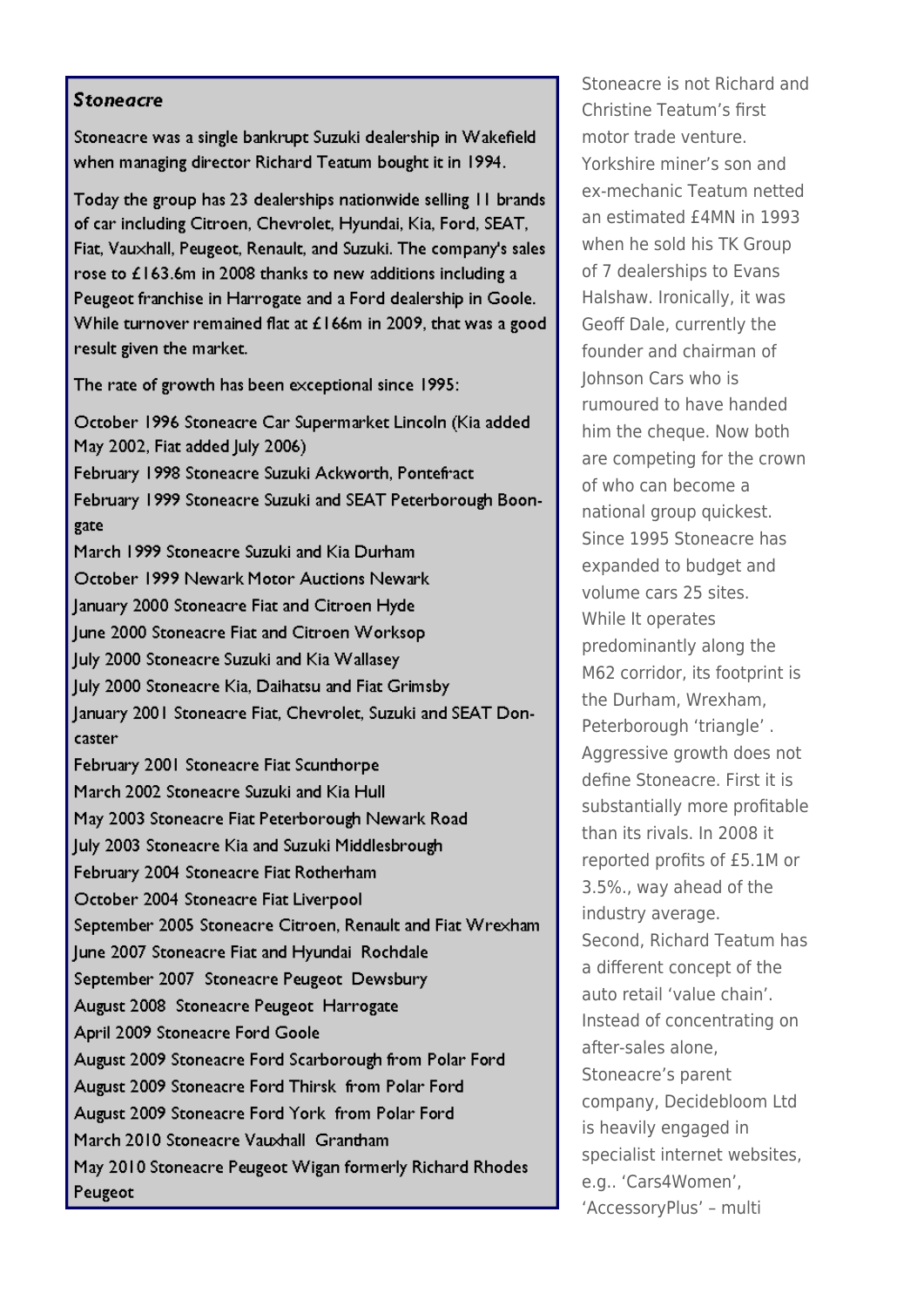brand parts, finance

products, insurance products – including motor insurance – and auctions.

What Stoneacre has produced is their own value chain. They push prospects via local advertising and the internet to their showrooms using extremely attractive initial finance and insurance offers. They're alignment to franchises with limited appeal – Suzuki, Fiat – and budget brand Kia, gives them extra leverage, particularly bonuses and access to used cars. Constant reinvestment makes them an attractive partner for brands that need distribution quickly. Finally, while the number of brand 'sites' is now 40, the average is only £4.15MN per franchise – much simpler to run than large scale prestige sites with individual turnovers of £15 – £20MN!

In the period from 2005 to 2009, Stoneacre have grown volumes by 6% a year while PBT has remained stable. A remarkable result.

### *Johnson Cars*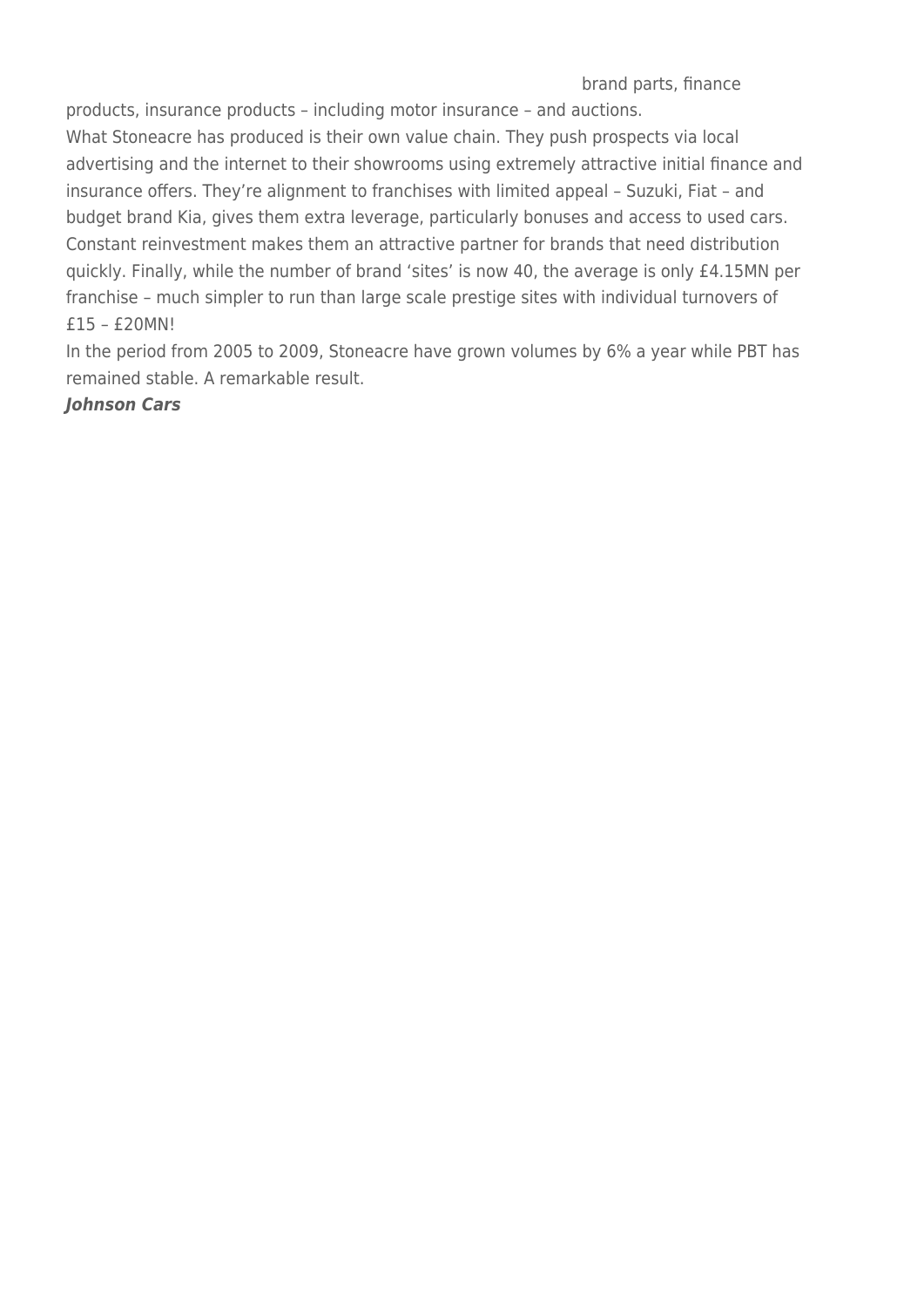# Johnson Cars

1999: Founded in 1999, following the acquisition of 'lohnsons' Brothers', within its 1st year Johnsons Cars expanded to hold Volvo Dealerships in Gloucester and Hereford along with a Honda Dealership in Milton Keynes.

Over the next few years, Johnsons acquired Toyota Dealerships in Wirral and Liverpool, a Lexus Dealership in Liverpool, a Honda Dealership in Beaconsfield and moved the Honda Dealership in Milton Keynes to a purpose built site in Kingston.

2003: Johnsons Cars expanded its Honda Franchise by opening a Honda Dealership in Oxford and also moved its Lexus Liverpool Dealership to a purpose built site in Liverpool.

2004: Added to its Franchise portfolio by purchasing its first Volkswagen Dealership located in Birmingham.

2005: Acquires an additional Volkswagen Dealership in Solihull. This year also saw the expansion of the Volvo Franchise by the acquisition of two new Volvo Dealerships in Solihull and Stourbridge. Towards the end of 2005 Johnsons Cars built upon its Honda Franchise through acquiring the Honda Dealership in Slough.

2007: Opens a Toyota Dealership in Southport and with this gained momentum acquired the Lexus Oxford Dealership... 2008/2009: Throughout 2008, Johnsons Cars embarked on the acquisition of the Volkswagen Tamworth Dealership with the Dealership officially joining the Johnsons Cars Group in Early 2009.

2010: Acquires two new franchises Mazda and Mitsubishi with the addition of two further Volvo dealerships in new locations in Oxford and Swindon.

Having been the architect of the rapid expansion at Evans Halshaw in the early 1990's it was only medical advice that required Geoff Dale to step down from its top job in 1996. Four vears later Evans Halshaw was bought by Pendragon. Events may have heen reversed if Dale had been able to remain in charge. However, it's no surprise to see him behind the wheel at Johnson Cars. It is possibly the fastest growing independent motor group in the UK at the moment. He led a consortium to

buy Johnson Brothers Volvo dealerships in Redditch, Bromsgrove and Worcester from the receiver in 1999. It now has 20 sites in Merseyside, Oxfordshire and the West Midlands. Representing Honda (4) Mazda (2) Lexus (2) Toyota (3) Mitsubishi (1) Volvo (5) VW (3). In a decade Dale has established significant businesses in 3 regions. It takes many family businesses a lifetime to establish itself in one! Dale has leveraged a lifetime of relationships with banks and franchises to achieve relationships with Honda, Toyota, Volvo and VW.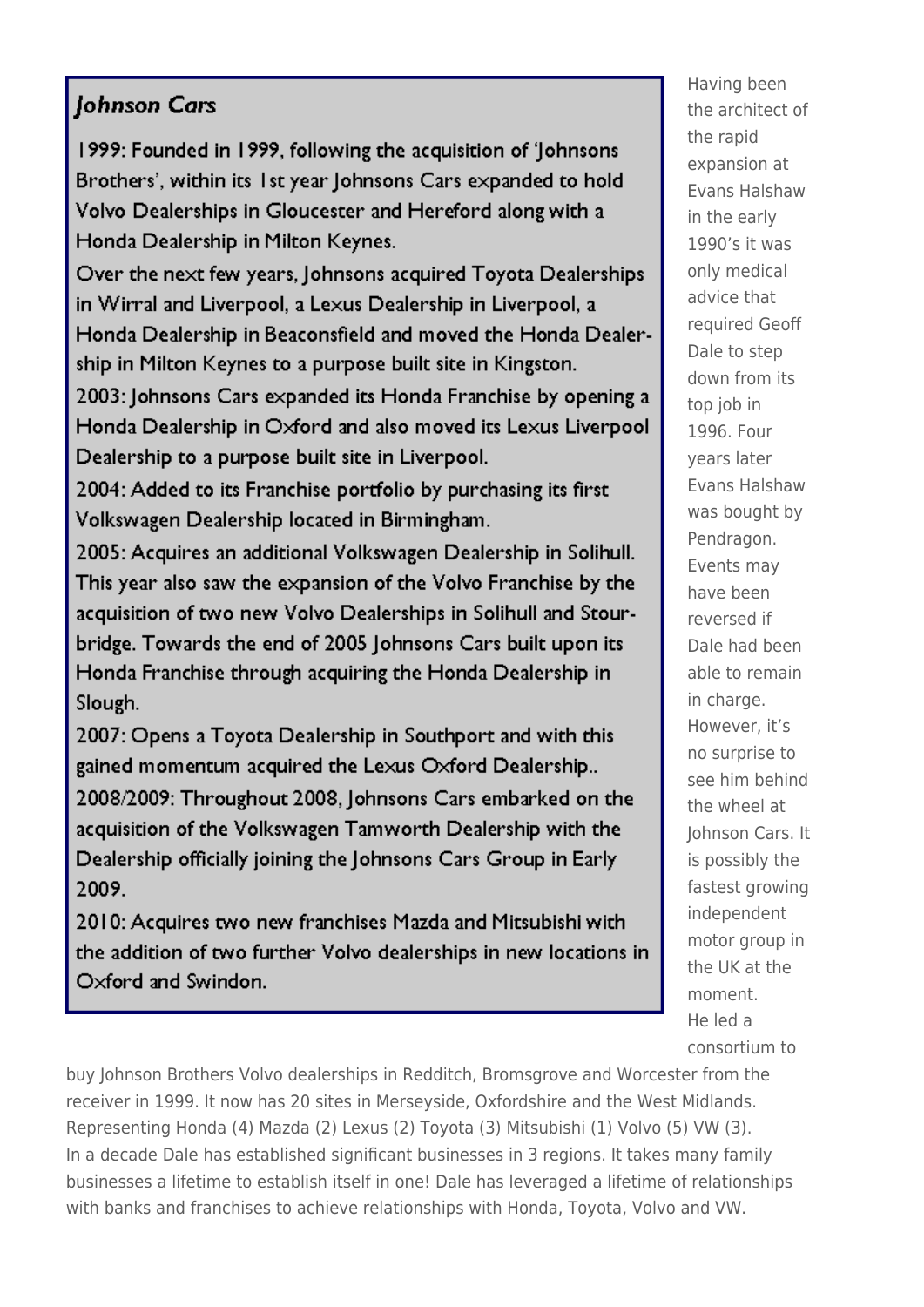Clearly Geoff Dale's deal-making skills remain as sharp as ever. The 2010 acquisition of the 'Motorworld' businesses involved coordinating a three way deal: buying the group of ten franchises and then selling on the assets that didn't fit almost overnight to two separate parties. Johnson ended up with the 5 that fitted their portfolio.

But it's the group's marketing that is most interesting. It remains stubbornly 'family' and regional. By keeping the unremarkable 'Johnson' trading name many buyers think they're dealing with a local company. Very few customers realize the size and scope of the total business. It's as if Geoff dale has recognised that traditional 'branding' has little merit for a motor retail business. Establishing a recognizable retail name has little impact compared to the voice of the manufacturer's brand. However, a solid local reputation does make a difference.

# *Laindon Holdings trading as Toomeys*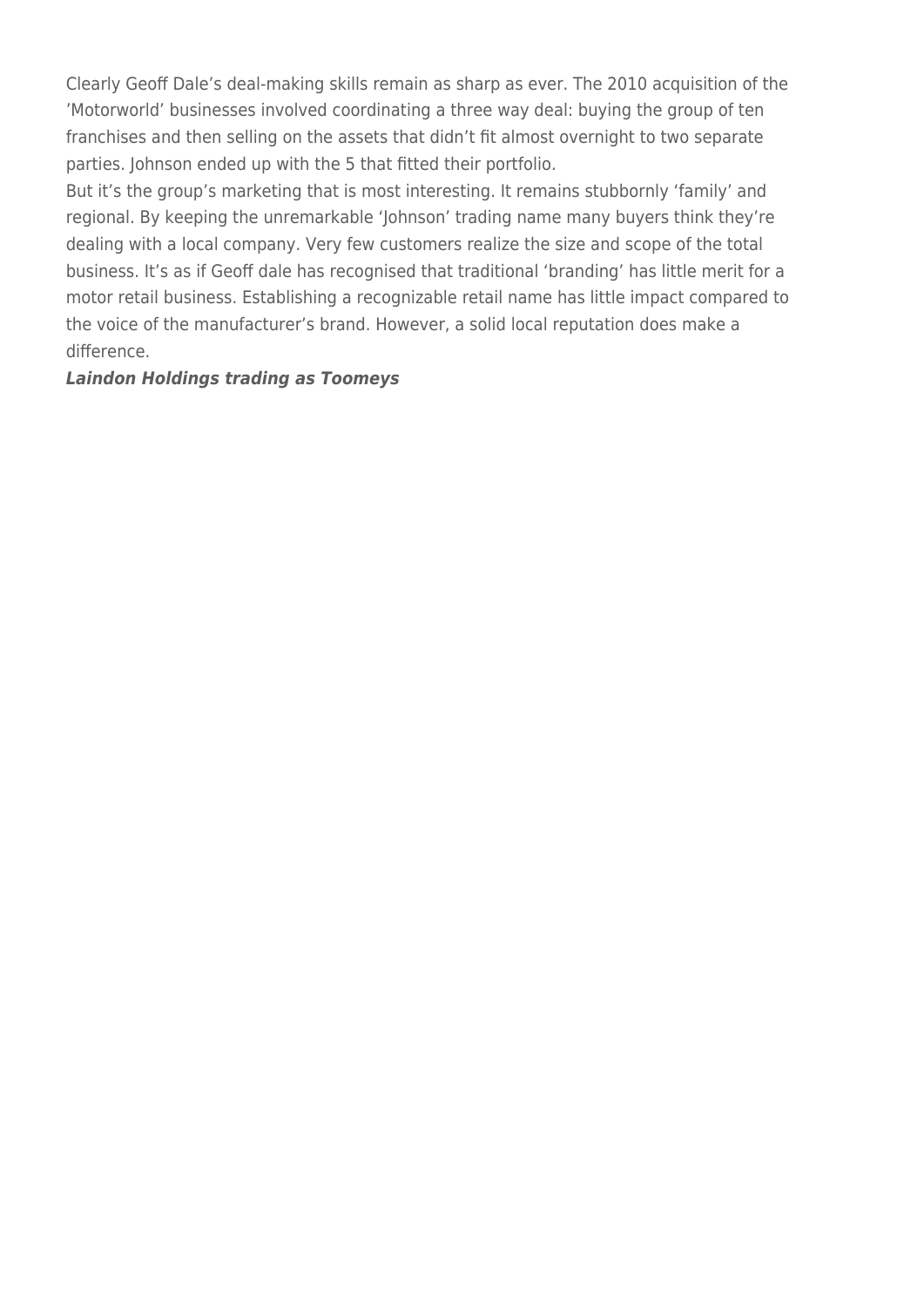Started as a motor business in the mid 1930's and appointed as a Vauxhall dealer in 1947. These facts underline the traditional start of this Essex business. It remains an Essex based motor retail group but is equally important in contract hire, leasing, rental and construction. This is not an accident. Toomeys have two guiding principles: "be prepared to diversify in response to market forces and reinforce management structures with the appropriate expertise before embarking on new ventures." So, why is it remarkable? Because it is creating the one of the most developed vertical as well as horizontal integrations in the business. It makes

## **Laindon Holdings trading as Toomeys** Established in 1932 by Joseph Toomey 1936 expands into consumer finance, petrol retailing and transport 1938 establish first motor trade operation and become Vauxhall dealers for Basildon 1964 Michael Toomey, Joseph's son, moves into construction. 1968 Michael Toomey becomes main shareholder of Laindon Holdings Group (LHG) 1973 LHG expand into Leasing and rental in Essex 1975 LHG start Intacab franchise and expand into cab and courier fleet 1977 LHG start third world vehicle and equipment exporting business, Unit Export Ltd 1981 establish Toomey Insurance Brokers Ltd. 1982 move into fast fit. 1993 take on Nissan for Basildon 1997 take on Renault for Basildon 1998 Establish Accident Repair Centre 1999 Purchase Skyway Leasing, Chester 2000 Awarded Nissan for Southend-on-Sea and acquire Warwick Wright at Brentford for Peugeot 2001 Acquire New Crown Vehicle Leasing in Nottingham and Eurolease in Derby 2002 acquire Fleetsave Vehicle Management Services from Bristol Street Motors, are awarded Peugeot for Basildon and set-up stand alone Vehicle Rental operation 2004 Acquire Saab for Basildon 2005 Acquire Opticar leasing in Luton and are awarded Vauxhall for Southend Purchased Renault Southend and awarded Mitsubishi 2006 for Basildon. 2008 complete Basildon Motor Village at Rochford

money or spends less on every aspect of the retail business. It has put in place an extremely